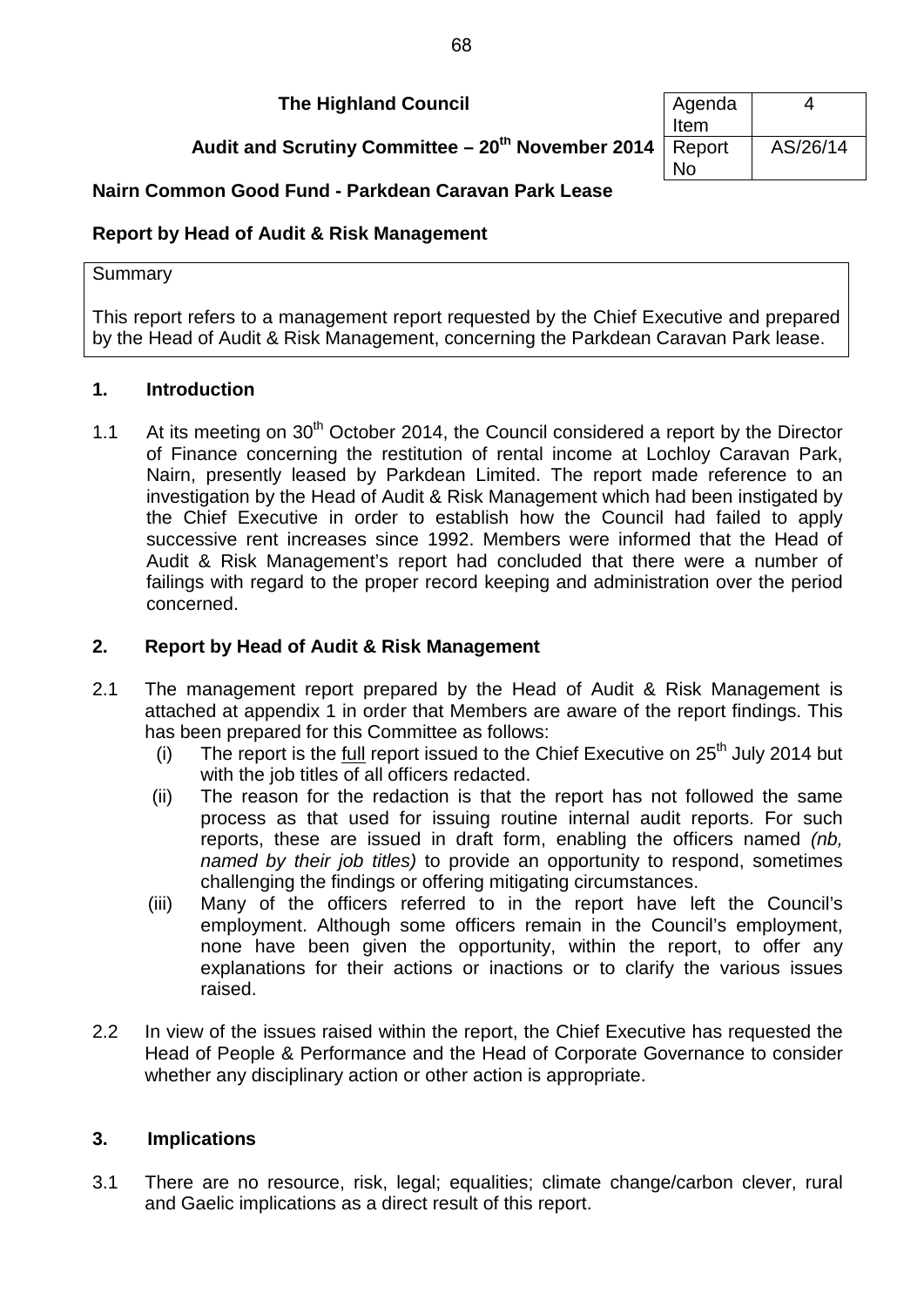# **Recommendation**

Members are asked to consider and note the findings of the management report concerning the Parkdean Caravan Park lease.

| Designation: | Head of Audit & Risk Management             |  |
|--------------|---------------------------------------------|--|
| Date:        | 11 <sup>th</sup> November 2014              |  |
| Author:      | Nigel Rose, Head of Audit & Risk Management |  |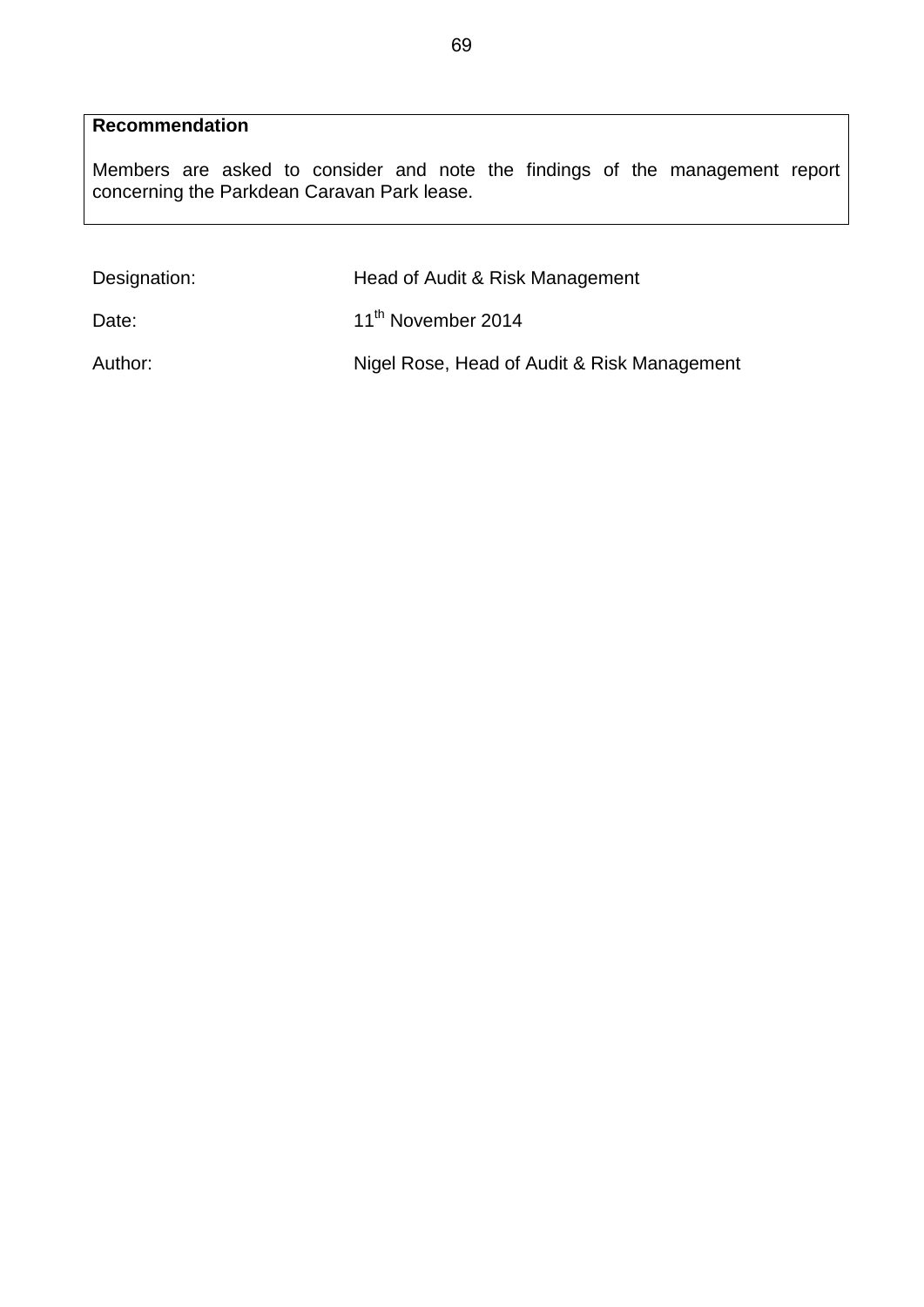

# **CONFIDENTIAL**

# **INTERNAL AUDIT – MANAGEMENT REPORT**

# NAIRN COMMON GOOD FUND - PARKDEAN CARAVAN PARK LEASE

**AUTHOR DISTRIBUTION** Head of Internal Audit & Risk Management Internal Audit Finance Service Headquarters **DATE:**  $25<sup>th</sup>$  July 2014 **INVERNESS** IV3 5NX

Chief Executive

**REF:** HFA04/001

70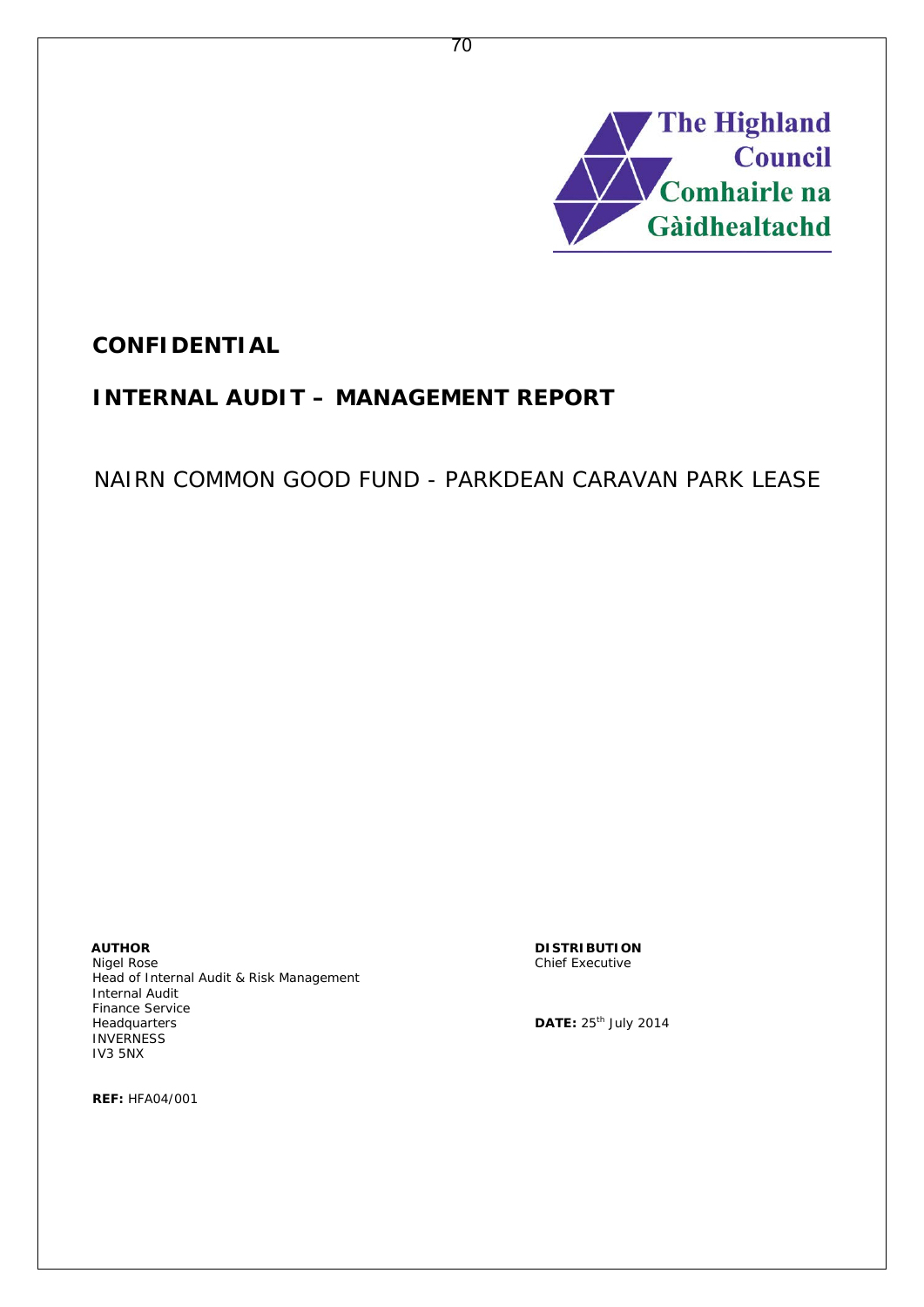# 71

# **Contents**

| $\mathbf 1$ .  |                                                               |                |
|----------------|---------------------------------------------------------------|----------------|
| 2.             |                                                               |                |
| 3 <sub>1</sub> |                                                               |                |
| 3.1            | <b>TERMS OF LEASE</b>                                         | 3              |
| 3.2            | DECISION OF 1998 TO CREDIT THE INCOME TO THE COMMON GOOD FUND | 3              |
| 3.3            | PROPOSED AMENDMENTS TO THE LEASE, 2001                        | $\overline{4}$ |
| 3.4            | <b>INVOICING PROCESSES</b>                                    | 5              |
| 3.5            | <b>COMMON GOOD FUND ACCOUNTS</b>                              | 5              |
| 3.6            | <b>REVIEW OF LEASES</b>                                       | 6              |
| 3.7            | <b>INTERNAL AUDIT REVIEW 2008 AND FOLLOW UP REVIEW 2011</b>   | 8              |
| 3.8            | <b>EFFECT OF SIGNIFICANT CHANGE</b>                           | 10             |
| 4.             |                                                               |                |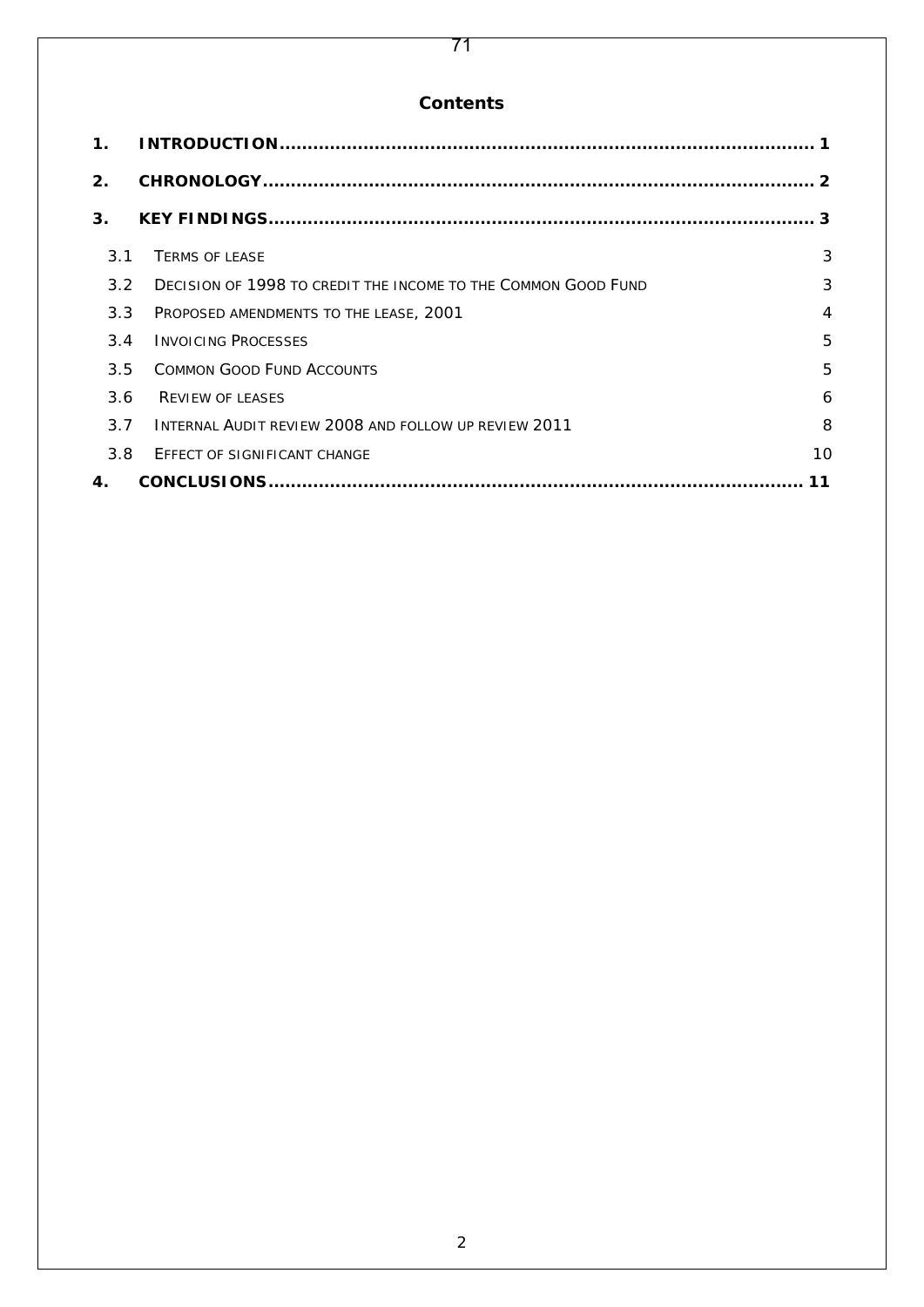#### **1. INTRODUCTION**

1.1 This review was undertaken following discussion at a meeting on  $7<sup>th</sup>$  July 2014 between the Director of Finance, Acting Head of Community & Democratic Engagement and the Audit & Risk Manager. The meeting was in response to an issue regarding the failure to implement rent increases, referred to within a joint report submitted by the Director of Finance and the Acting Head of Community and Democratic Engagement to the Nairn and Badenoch & Strathspey Committee of  $11<sup>th</sup>$  June 2014. This was reported as follows:

 "*An issue with the lease review process for the caravan site at Lochloy* (Note: the tenant is "Parkdean Holidays") *has been identified. The original lease agreement was for 60 years w.e.f. 01/11/1985. In 1992, in accordance with the rent review provisions in the lease, the rent was reviewed in line with the Retail Price Index (RPI). (The lease was extended on 1st November 1994 for a further period of 99 years). The rent should have been reviewed 7 yearly thereafter on 31 October 1999 and 31 October 2006."*

With reference to the above, the report gave assurance that "*management systems are being reviewed and revised with immediate effect to ensure improved governance measures are put in place."*

1.2 The Acting Head of Community & Democratic Engagement stated that he had met with the Chief Executive earlier that day who had asked that Internal Audit review the matter in order that the results of this could feed into a report to the next Area Committee meeting on 25<sup>th</sup> September 2014. The nature of the review was set out later that day in an e-mail from the Acting Head of Community & Democratic Engagement to the Audit & Risk Manager, copied to the Chief Executive. This is provided as follows:

*"Internal Audit should establish:*

- *(i) The status of the documents, copies of which were handed to you today* (Note: these had been provided earlier by the Nairn Ward Manager)*, evidencing the decision making process relating to the management of the Parkdean Caravan Park Lease.*
- *(ii) Any resultant liability and where that falls.*
- *(iii) In the event that liability is found, confirmation that it would be competent for the sum assessed as being the "loss" to be "paid" to the Nairn Common Good Fund."*
- 1.3 The meeting also clarified the following matters:
	- The failure to apply previous rent increases came to light in September 2013 when the previous Nairn Ward Manager identified that a rent review was due.
	- Legal advice had been provided which stated that the missed rent increases due in 1999 and 2006 could not be pursued.
	- A rental increase was to be applied from  $31<sup>st</sup>$  October 2013, thus ensuring that the current rent accords with the terms of the lease.
	- The effect of the failure to review the rent in accordance with the lease provisions had resulted in a total loss of rent to the Nairn Common Good Fund of £147,301. Interest due on that figure has been calculated as £39,759 providing a total loss of £187,060.
- 1.4 On 11<sup>th</sup> July 2014, three further files were presented to the Head of Internal Audit & Risk Management by the Nairn Ward Manager as these were considered to be of relevance for the review. These files provided considerably more information that the earlier files and better evidenced the decision making process.
- 1.5 This report is based upon the information available within the files presented and also from the minutes and agendas available on the Council web-site and through the archives. Also considered within this report are Internal Audit reports of the Common Good Fund as a whole which were prepared in 2008 and 2011.

1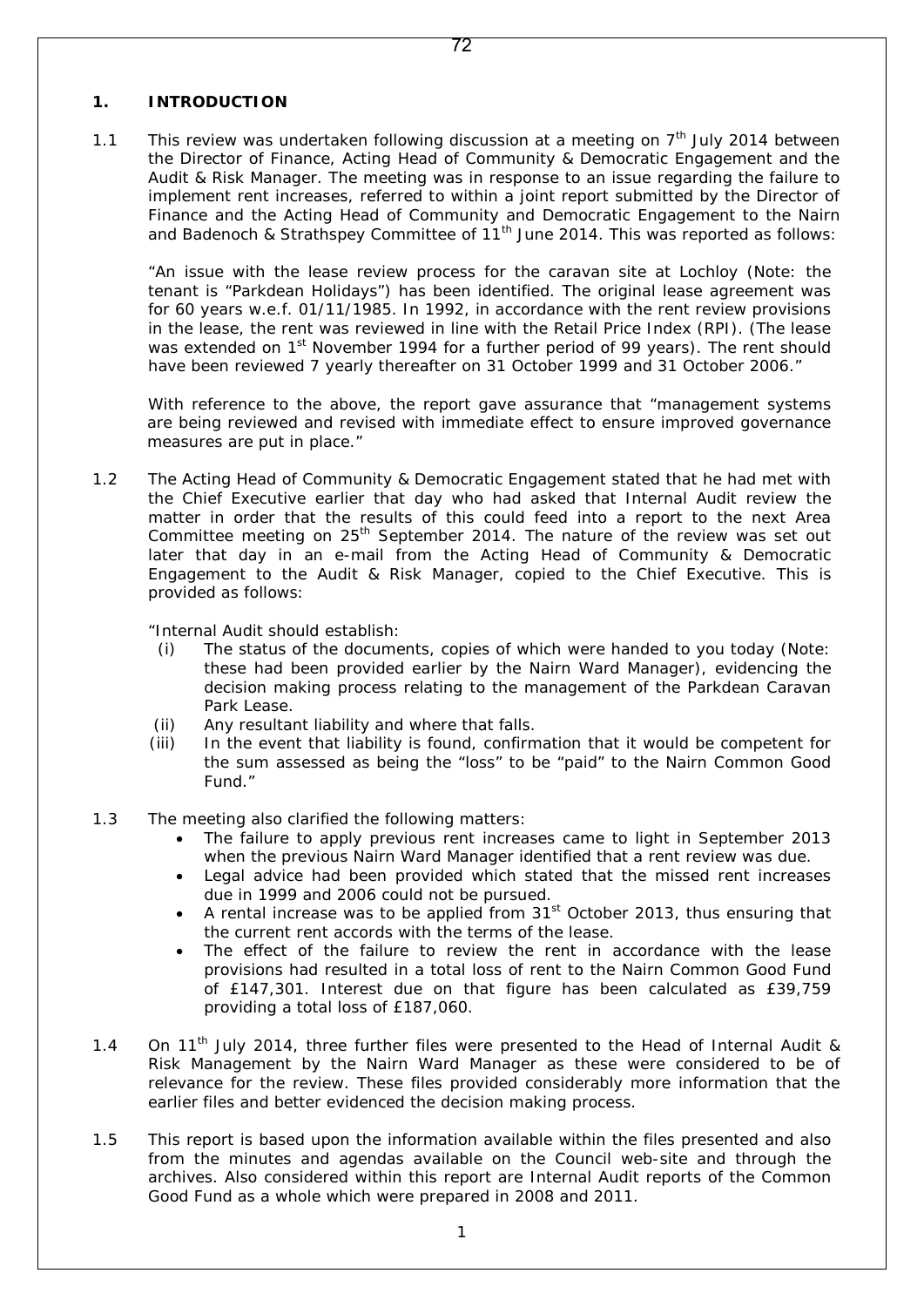### **2. CHRONOLOGY**

The undernoted table provides a chronology of some of the key events which should have acted as trigger points to consider the terms of the lease in more depth. The table also highlights the dates on which rent reviews were due and also lists some of the key changes that took place during the period concerned.

| Date                   | Event                                                                                                                                                                                                                                      |                 |  |  |  |
|------------------------|--------------------------------------------------------------------------------------------------------------------------------------------------------------------------------------------------------------------------------------------|-----------------|--|--|--|
| Oct 1976               | Lease agreement between Nairn District Council and Scotia<br>Caravans Ltd for 21 years with annual rent reviews                                                                                                                            |                 |  |  |  |
| Nov 1985               | Lease agreement between Nairn District Council and Scotia<br>Caravans Ltd for 60 years with rent reviews every 7 years                                                                                                                     |                 |  |  |  |
| <b>Nov 1992</b>        | Rent reviewed in accordance with the lease terms                                                                                                                                                                                           |                 |  |  |  |
| Nov 1994               | Lease assigned to Parkdean Holidays Ltd and extended for a<br>period of 99 years                                                                                                                                                           | 3.1.2           |  |  |  |
| Apr 1996               | Local Government Reorganisation                                                                                                                                                                                                            |                 |  |  |  |
| Jan 1998               | Decision taken to credit caravan park income to the Common<br>Good Fund                                                                                                                                                                    |                 |  |  |  |
| <b>Nov 1999</b>        | Failure to review rent in accordance with the lease<br>terms                                                                                                                                                                               |                 |  |  |  |
| Feb 2001 -<br>Oct 2001 | Proposed amendment to the lease/ meeting with Parkdean<br>Holidays Ltd                                                                                                                                                                     | 3.3.1/<br>3.3.2 |  |  |  |
| Oct 2002               | Restructuring of Finance Service                                                                                                                                                                                                           | 3.8.1           |  |  |  |
| Nov 2003               | Concerns expressed by Corporate Services that rent reviews<br>may not have been undertaken in accordance with leases                                                                                                                       |                 |  |  |  |
| Apr 2004               | Reminder issued by Corporate Services that leases needed to<br>be reviewed                                                                                                                                                                 |                 |  |  |  |
| Oct 2005               | Asset register drafted which failed to highlight the provision<br>for 7-yearly rent reviews                                                                                                                                                |                 |  |  |  |
| Jan 2006               | Review of lease agreements but caravan park omitted                                                                                                                                                                                        | 3.6.8           |  |  |  |
| Aug 2006               | Request from Member at Nairnshire Committee for detail<br>regarding Common Good Fund income                                                                                                                                                | 3.5.2           |  |  |  |
| <b>Nov 2006</b>        | Failure to review rent in accordance with the lease<br>terms                                                                                                                                                                               |                 |  |  |  |
| Apr 2007               | Area Committees dissolved                                                                                                                                                                                                                  | 3.8.1           |  |  |  |
| May 2008               | Internal Audit report on Common Good Funds highlighting the<br>concern that Funds may not be benefiting from potential<br>income due. Agreed that schedule of income to be prepared,<br>including information on when rent reviews are due | 3.7.1           |  |  |  |
| June 2009              | Progress against the Internal Audit report presented to<br>Resources Committee. Request for further report showing<br>how action points were being progressed                                                                              | 3.7.2           |  |  |  |
| Dec 2009               | Further report to Resources Committee but no reference<br>made to the completion of a schedule of income                                                                                                                                   | 3.7.4           |  |  |  |
| Nov 2011               | Internal Audit follow up report on Common Good Funds<br>showing that the schedule of income, agreed in May 2008,<br>had not been completed                                                                                                 | 3.7.6           |  |  |  |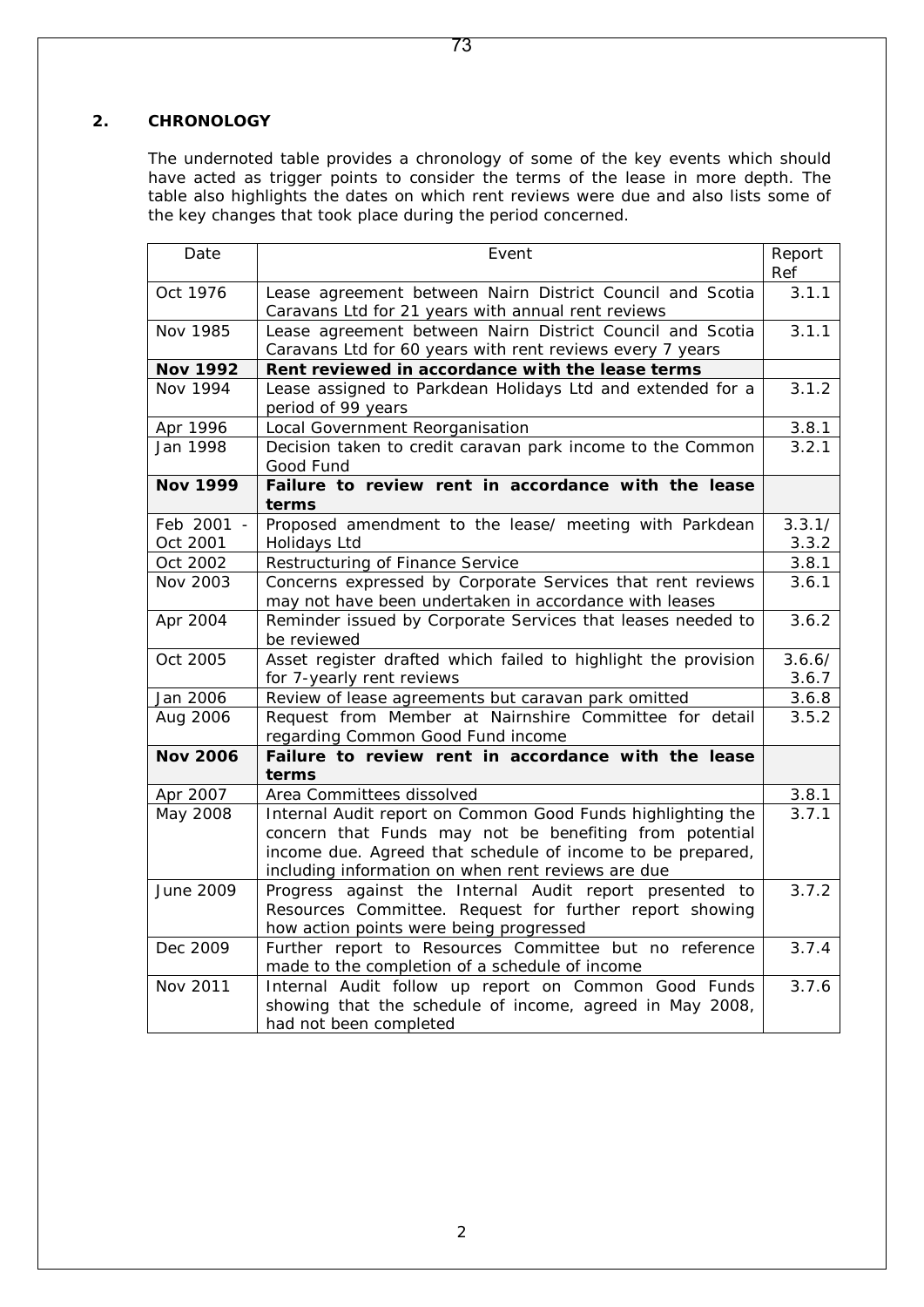#### **3. KEY FINDINGS**

#### **3.1 Terms of lease**

3.1.1 The original lease agreement, dated October 1976, was in place between Nairn District Council and Scotia Caravans Ltd for a 21 year period to 31<sup>st</sup> October 1997. This lease provided for **annual** rent reviews, on  $31<sup>st</sup>$  October, index linked to the Retail Price Index. The rental was payable in two half-yearly equal instalments.

A further lease agreement, dated November 1985, was entered into between the two parties for 60 years from  $1<sup>st</sup>$  November 1985 to 31 $<sup>st</sup>$  October 2045. The principal</sup> amendments from the original lease were as follows:

- Provision was made for rent reviews every 7 years in accordance with the Retail Price Index.
- Pedestrian and vehicular access to the East Beach was defined in greater detail.
- The permitted number of caravans (394) remained the same. However, whilst the lease previously stipulated 294 static stances and 100 touring stances, the revised lease provided for a "reasonable provision" for static stances.
- 3.1.2 Two further amendments were made to the lease prior to Local Government Reorganisation in 1996, as follows:
	- In October 1989 the tenants were given the entitlement to operate the site throughout the whole year, with the exception of November, though recognising that the normal operating season extended from March to October. The previous lease did not exclude the month of November.
	- In November 1994 the lease was assigned to Parkdean Holidays Limited and was extended for a further period of 99 years.

#### **Comment**

Unfortunately, there is no documentation available to explain the decision behind the move from annual rent reviews to reviews every 7 years. However, it was a decision which created an administrative burden in view of the fact that a manual debtors system was in place at that time with no ability to effectively diarise future reviews, which is now possible in an automated system. Instead the system has relied on the maintenance of accurate paper-based records over a long period of time. Although the first review, which was due in 1992 took place, the decision to implement 7-yearly reviews is seen as a critical contribution towards the failure to implement the subsequent reviews as provided for within the lease.

#### **3.2 Decision of 1998 to credit the income to the Common Good Fund**

- 3.2.1 In January 1998 the **Area Manager submitted a report to the Nairnshire Committee** which the report summary shows was requested by Members in order to *"examine a number of areas in relation to the Common Good Fund with a view to proceeding to a more managed approach."* Extracts from this report are provided as follows:
	- *"Prior to 1990, the former District Council agreed to direct the income from the lease of the Caravan Park to the Cultural & Leisure Services Account as opposed to the Common Good Account. Separately, in 1995, the District Council agreed not to levy a charge on the Common Good Fund for maintenance of The Links."*
	- *"The above decisions were taken independently of each other and were largely rate fund driven. It is not the case that the Caravan Park income was directed to Cultural & Leisure Services in return for ground maintenance work although in practice this is the case."*
	- "*The current income from the caravan park rental is £33,700 per year. Ground maintenance costs are of a similar order. If the caravan rental was diverted to the Common Good this should be enough to cover the ground maintenance costs."*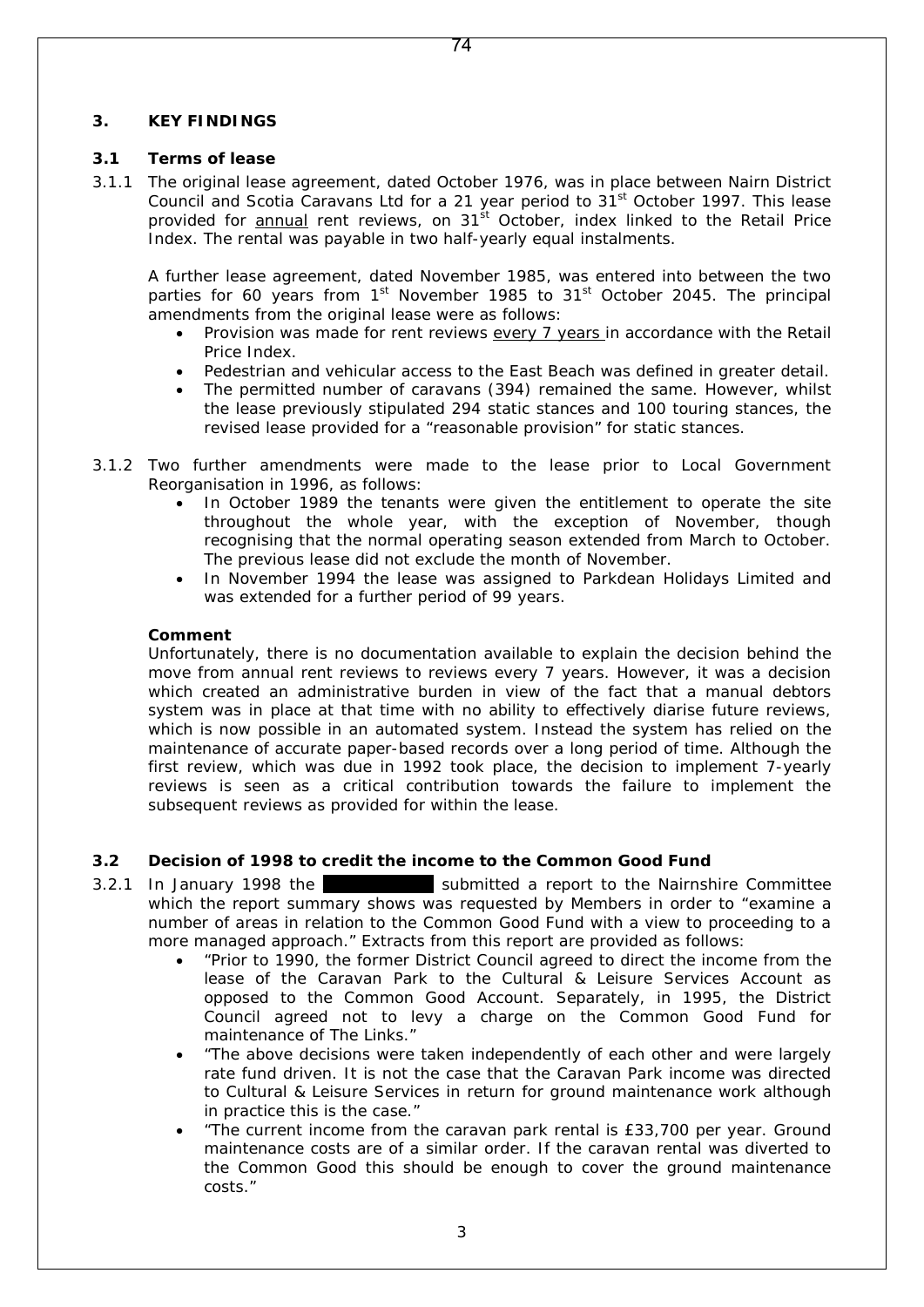On the basis of the above and as outlined in one of the report's recommendations, Members agreed that, in future, the caravan park rental would be credited to the Common Good Fund.

75

In tandem with the above report, Members were asked to consider the draft income and expenditure account for the Common Good Fund which showed an actual deficit of £2,777 in respect of 1996/97 and a projected deficit of £2,011 in respect of 1997/98.

#### **Comment**

- Although it was suggested that the ground maintenance costs of maintaining The Links were of a similar order to the caravan park rental, subsequent Common Good Accounts show that those costs were lower. For example, the accounts for 1999/2000 and 2000/2001 showed costs of £28,700 and £29,827 respectively in comparison with the above quoted rental figure of £33,700.
- The request from Members to closely examine the Common Good Fund finances, including the caravan park specifically, should have prompted the terms of the lease to be considered, particularly in terms of its significance. (Note: This is demonstrated by the draft income and expenditure accounts for 1997/98 which were considered at the same time as the rental income proposal which showed that the total of all other income, including that raised through the various leisure park activities, totalled just £24,852). An examination of the lease at that time would have indicated that a rental increase was due the following year, in 1999, which could have had a significant bearing on future Common Good Accounts.
- The decision by Members should have provided for closer scrutiny from 1998 onwards as the caravan park income became much more transparent in terms of being included within a relatively small Common Good Fund rather than being included within the Council's income accounts.

#### **3.3 Proposed amendments to the lease, 2001**

- 3.3.1 At the Members Informal Meeting on  $19<sup>th</sup>$  February 2001 there is reference to "*agreement in principle to approve the assignation of lease in favour of Premier Dawn Limited, the prospective purchasers of the tenants' interest in the caravan park."* The minutes show that the matter was delegated to the <br>consultation with the  $\begin{bmatrix} 1 & 0 \\ 0 & 1 \end{bmatrix}$  and  $\begin{bmatrix} 1 & 0 \\ 0 & 1 \end{bmatrix}$  in  $\begin{bmatrix} 1 & 0 \\ 0 & 1 \end{bmatrix}$  and  $\begin{bmatrix} 1 & 0 \\ 0 & 1 \end{bmatrix}$  and  $\begin{bmatrix} 1 & 0 \\ 0 & 1 \end{bmatrix}$  and consultation with the discussed at the subsequent Nairnshire Committee meeting on 6<sup>th</sup> March 2001 where it was reported that *"in view of the urgency in concluding matters the Trustees had agreed in principle to the assignation subject to appropriate officers being satisfied with the terms thereof."* On that basis, the landlord's consent to the proposed assignation was granted.
- 3.3.2 In September 2001, the minutes of the weekly Members Informal Meeting with the indicate that there were issues surrounding the lease with Parkdean Holidays Limited although the nature of the issues is not evident. The minutes recorded that: "*issues raised by the Provost to be taken up with the Parkdean General Manager at the meeting on 8th October 2001.*

The minutes of the Members Informal Meeting of  $8<sup>th</sup>$  October 2001 duly confirm that the meeting with the General Manager took place, with the **Area Manager recording** that: "*The development aspirations of Parkdean were noted and that they would put forward proposals over the next few months for development on the Maggot area in the knowledge that there could be significant public opposition to this. This would have implications on the current leasing arrangements which I will pursue with* 

at the appropriate time. In the meantime I will check if there *are any implications for the leasing arrangements as a consequence of the shift from mobile to static caravans which has been requested."*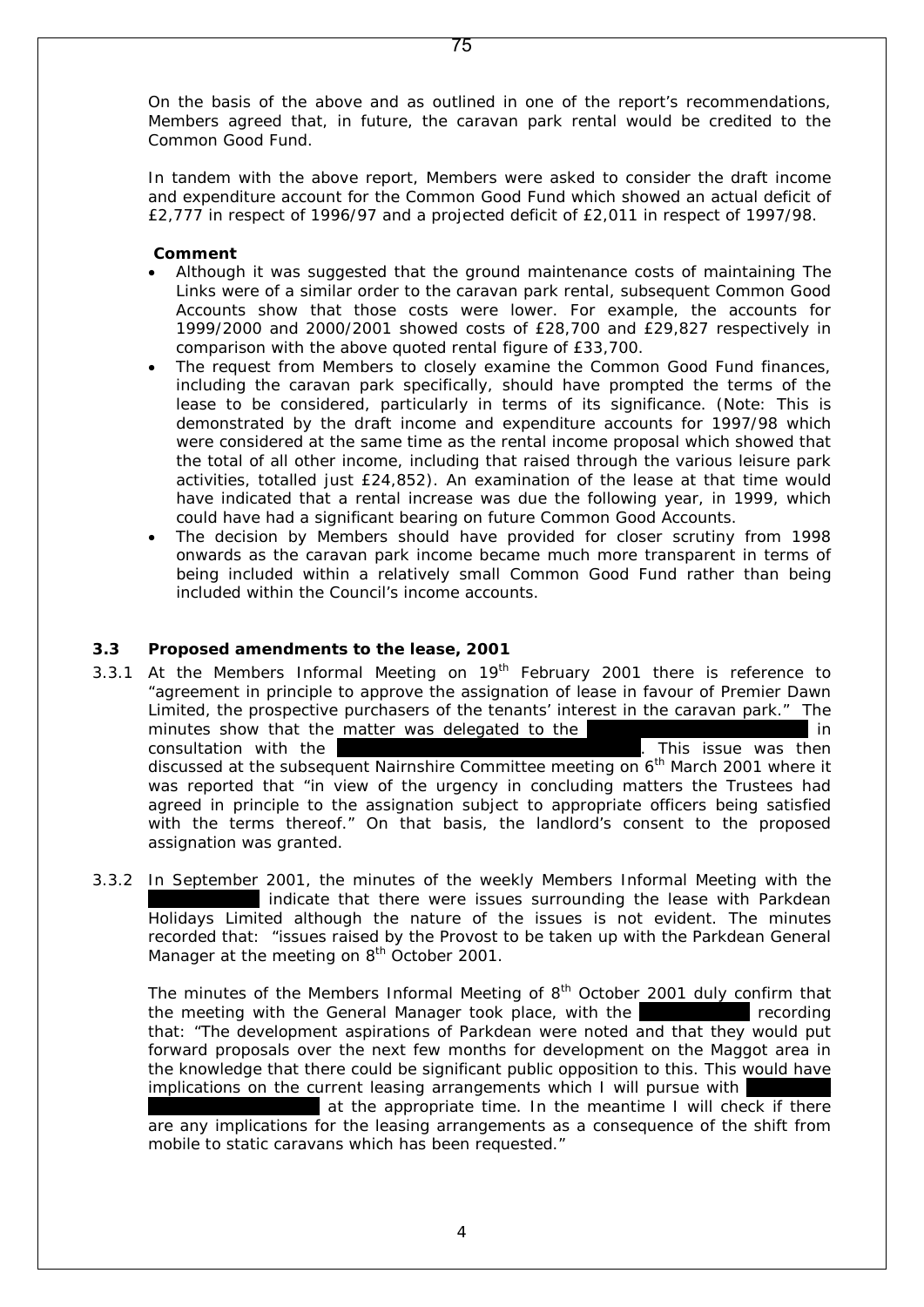#### **Comment**

The references above to the "checking" of the lease should have provided an opportunity to identify that the rent increase, which was due from October 1999, had not been implemented.

#### **3.4 Invoicing Processes**

- 3.4.1 In view of the time period concerned, it has been difficult from the records available to establish the precise processes that were in place for raising the various debtor invoices relevant to the Common Good Fund, including those relating to the caravan park rent. Two officers who were responsible for raising invoices at different points in time were therefore asked to comment. The Area Principal Area Principal Area Principal Accountant, who was in post from 1998 to 2002, commented that he received a schedule from his predecessor of the accounts to be raised. More recently, the Corporate Manager's Secretary, who was responsible for raising invoices from 2007, stated that she had received "a scrappy bit of paper" with the relevant details.
- 3.4.2 There is evidence of a breakdown in the procedures for raising accounts in the Common Good Fund Accounts for 2002/03 which were presented to the Nairnshire Committee in August 2003. The accounts showed income of £22,258 for rents of lands in comparison with the previous year's figure of £39,859 with the explanation that *"an invoice for £16,850 which should have been raised during the year was not issued until the current year."* The invoice concerned related to the rental of the caravan park.

#### **Comment**

As highlighted in section 3.1 there was no automated system in place to manage the 7-yearly rent reviews. As a consequence, the system to control the raising of invoices relied on accurate paper-based records being maintained that were capable of withstanding the passage of time.

#### **3.5 Common Good Fund Accounts**

3.5.1 The Nairnshire Committee (up to the time Area Committees were dissolved in 2007) received a report on the Common Good Fund accounts in August each year. The accounts were presented by way of an income and expenditure account and balance sheet with a brief covering report from the

. With regard to the caravan park income, this was reported under the heading of "Rents of lands" along with other rents, though the caravan park on average accounted for approximately 90% of the total figure. The grounds maintenance costs (referred to at Section 3.2 above) were reported under the heading of "Maintenance of Common Good lands".

An examination of the various Common Good Fund accounts and accompanying reports show that there was little reference at Committee meetings to the relationship between the above income (rents of lands) and the expenditure (maintenance of Common Good lands) despite the earlier importance attached to this. For example, the accounts presented in respect of 2001/2002 showed a surplus of £14,062 between these two figures compared with a surplus of just £7,791 in respect of 2004/2005.

3.5.2 In August 2006, when the 2004/2005 Common Good Fund Accounts were presented to the Nairnshire Committee, one of the Members requested a more detailed account of the income and expenditure figures as a whole and requested details of what the "Rents of lands" included. The minutes show that "*the* Finance *advised that the majority of rental income was from Lochloy Holiday Park, garage stances etc. but undertook to submit a more detailed report to the next meeting of the Nairnshire Committee."* However, the subsequent Committee minutes show that this report was not submitted.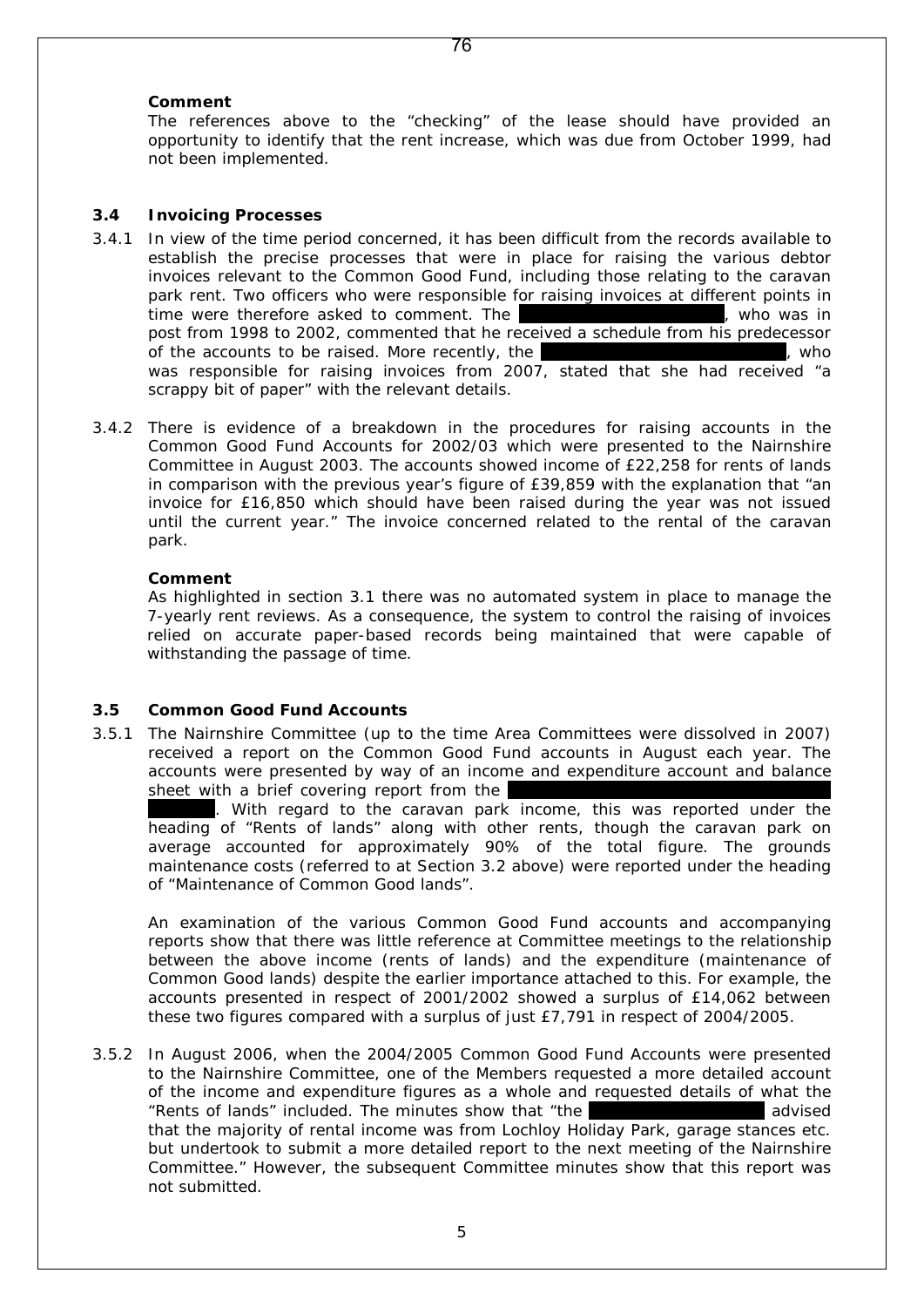3.5.3 Although there is evidence to show that Nairn Common Good Fund budgets were originally prepared soon after Local Government reorganisation in 1996, these weren't sustained and, instead, the only information presented to Members from approximately 2000 onwards was by way of the annual accounts.

77

#### **Comment**

- It is surprising that closer attention, by both officers and Members, was not given to the relationship between the "rents of lands" figure and the associated maintenance costs figure, particularly given that the surplus was clearly diminishing year on year. In this respect, given the significance of the caravan park income to the total income, it would have been expected that proper consideration would have been given to establishing the precise nature of the income source in terms of the specific lease conditions.
- Although there are infrequent references to Member scrutiny during the presentation of the Common Good Fund accounts, the specific request in August 2006 for details of the "rents of lands" income should also have prompted an examination of the lease conditions, again, in view of the significance of the sum concerned. Had that taken place, the rent review which was due a few months later in November 2006 would have been highlighted.
- The preparation of an annual budget in respect of the Common Good Fund would have provided an opportunity to properly consider the various income sources, including the terms of any associated leases.

#### **3.6 Review of leases**

3.6.1 In November 2003 there is evidence within an e-mail from an

to various officers, including the

, that there were concerns regarding the performance of rent reviews. This was expressed as follows: *"We have had a couple of recent queries regarding the continuing existence (or otherwise) of a couple of leases. I attach a schedule giving details of the leases I can currently trace. I would be grateful if, from your own knowledge, you would advise me of those that effect your own Service you know still to be in existence and still being used or which have effectively now ended. I would be particularly grateful if the* Finance Service Service Service Service Service Service Service Service Service S *which leases, from their records, are still in force or otherwise but would also advise what current rental is being recovered because I rather suspect that, in at least a few cases, we may not have implemented the provision of the lease for rent reviews."* Attached to the e-mail was an extract headed "list of Council leases for review" which contained 24 properties, though some of these were shown as "renounced or terminated." Included on the extract was reference to the caravan park lease which showed the initial rent and review periods as:

*"£23,029 reviewable every 7 years by reference to the RPI."* (Note: £23,029 refers to the rent which was charged prior to the previous rent review in November *1992).* 

- 3.6.2 In April 2004 the Area Administrative Assistant, Corporate Services issued a reminder to her previous e-mail of November 2003, stating: *"I refer to the earlier e-mail. This is one exercise I never finished before I left here. All I would say is that some of these*  leases are getting "whiskery" and I think that whoever follows on will have to give *urgent consideration to some of these issues with you."*
- 3.6.3 A report was presented to the Nairnshire Committee of August 2005 by the in which he detailed the background to the rental of Common Good "stances" and outlined the options to increase the annual rental charge, either by 2% (being the Council's inflation provision) or by 2.6% (being the rise in the Retail Price Index). The report referred to 11 stances, mainly garages, with all rentals being less than £100 per annum. In presenting the report the Area Finance Manager also commented that "*all Common Good leases would be the subject of a report to a future meeting after the review had been carried out."*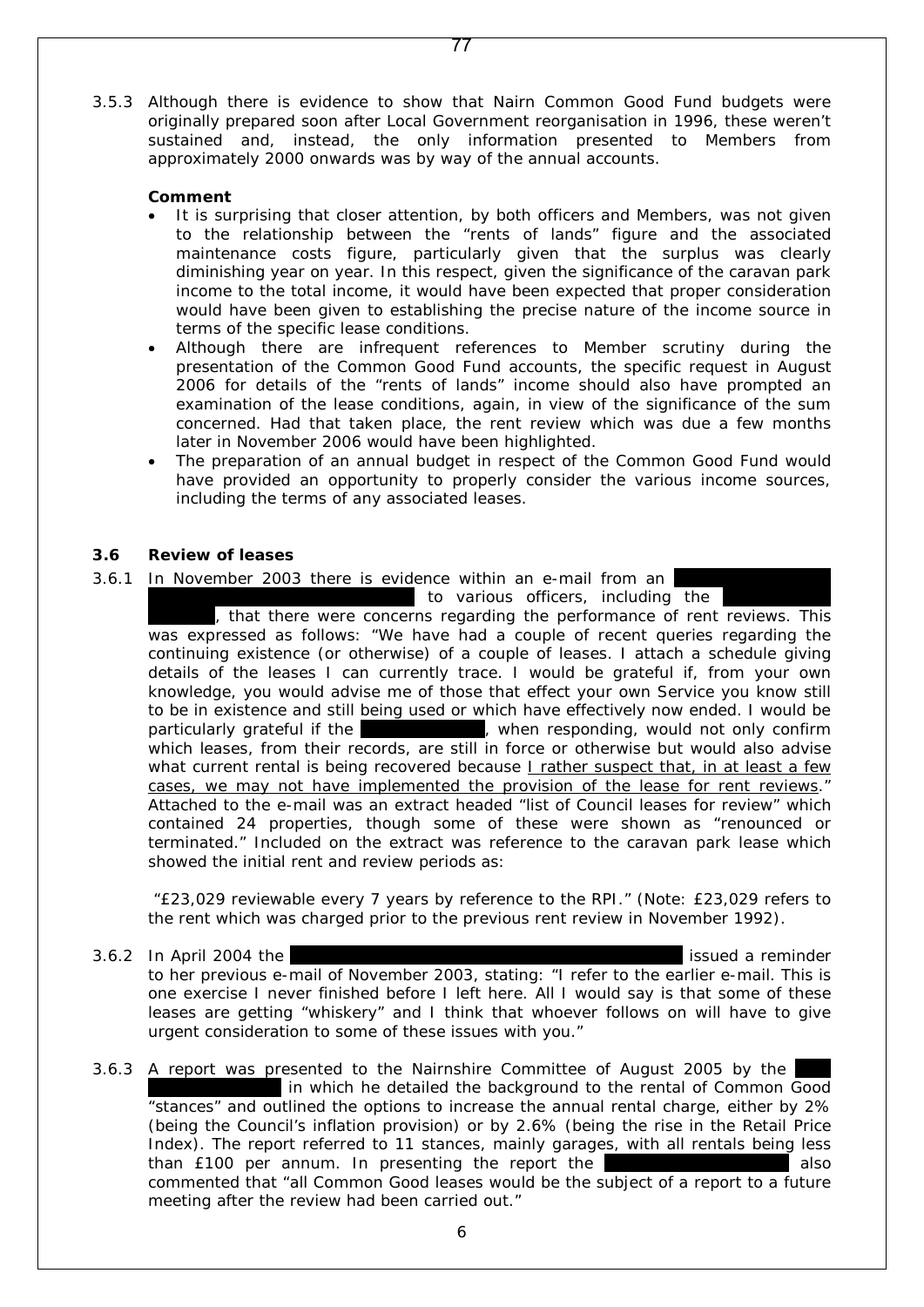3.6.4 Also in August 2005, there is evidence to show that a meeting was convened by the

78

|  | l to discuss the Common Good Fund. In addition to the |  |  |
|--|-------------------------------------------------------|--|--|
|  |                                                       |  |  |

# $\mathcal{L}$  and the Area Community Learning Manager and Manager and Manager.

Three of the actions arising from the meeting were captured as follows:

- *"Completion of a full asset register."*
- *"Current income to the Common Good Fund from each of the 15 assets." (Note: including the caravan park).*
- *"Where lease agreements exist, dates for the start of these lease agreements with any break in the lease agreement together with any review dates also need to be added."*
- 3.6.5 In September 2005, almost two years after the prompt from Corporate Services expressing concerns regarding the absence of rent reviews, the e-mailed the asking: *"Please find attached a list of assets I think belong to the Common Good Fund. I'd be grateful if you could have a look and see if this is accurate and let me know when the rents*  were last reviewed (if at all). The schedule, headed "Common Good Assets as at 1<sup>st</sup> April 2005" provided a list of 45 sites, with just 3 sites, including the caravan park, showing a rental in excess of £1,000 per annum and 37 sites showing rentals of less than £100 per annum. The schedule made reference to the caravan park as follows:

#### *"Annual rent: £33,700"*

Although various entries on the schedule showed that the rentals would be increased by the RPI each year, there was no such reference to the rental in respect of the caravan park.

- 3.6.6 At a meeting in October 2005, a "draft asset register" (seemingly the schedule referred to in 3.6.4 above) was circulated by the  $\overline{\phantom{a}}$ . The minutes of this meeting s . The minutes of this meeting show that "*each entry was discussed and various amendments were made."* Consequently a schedule entitled "Common Good Assets as at 30<sup>th</sup> September 2005" was produced. However, in respect of the caravan park, the entry remained unaltered with no reference made to the 7-yearly reviews as provided for by the lease. The minutes also record that *full details of all leases were required to confirm whether or not a rent review should take place or whether there were provisions for regular rent increases. It was also agreed that priority should be given to 11 of the assets." (*Note: the 11 "priority" assets were listed, including the caravan park).
- 3.6.7 It is evident that the work in revising the asset register was discussed with Members at the Members Informal Meeting on 10<sup>th</sup> October 2005. The minutes record that "the *draft asset register was circulated, including the name of the current tenant plus the current rent.* In addition, it is stated that "the **Area Finance Intervals** *suggested that he would bring a Committee report to the October Area Committee asking Members'*  approval to carry out a full audit of the current assets, including investigating *alternative sources of funding to help meet the costs involved in preparing an up-todate asset register."*

At the Nairnshire Committee on  $25<sup>th</sup>$  October 2005 Members agreed to authorise the to carry out a number of tasks with regard to the Common Good Fund. One of these related to the "use of assets" and was outlined as follows: *"An up to date view on the users of each of the Common Good assets is required. This will also allow an up to date picture to be gained for each of the assets by the various users. Once the condition of assets is known it will be possible to consider ways of making the assets work better for the Common Good. It will also be necessary to look at long term leases and commitments affecting the Common Good assets."*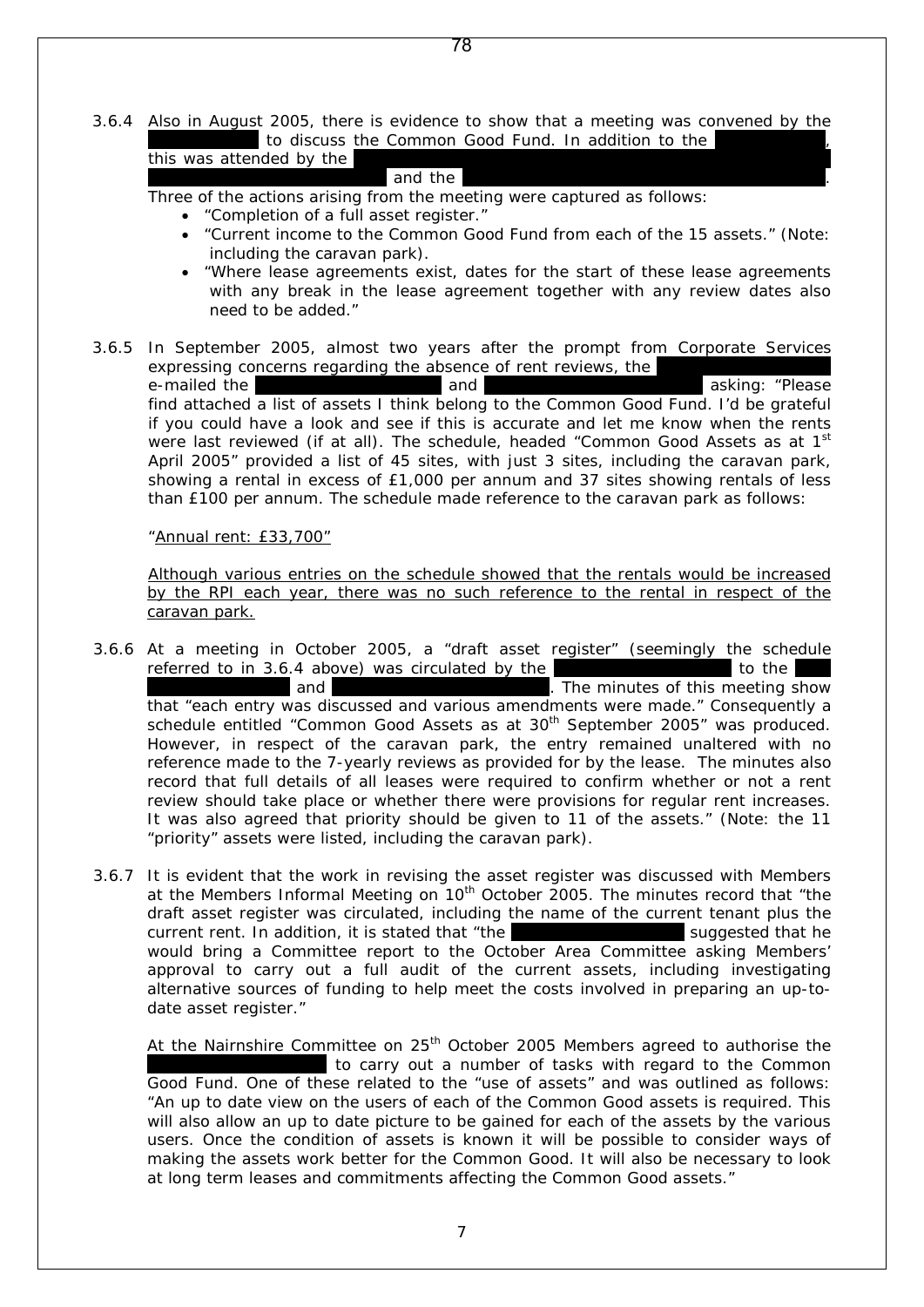3.6.8 Following up the action referred to in 3.6.6 above, namely to focus on 11 of the Common Good assets, the Area Administrator emailed the Area Finance Area Finance Area Finance Common Solicitor emailed the Area Finance Finance Area Finance Finance Finance Finance Europe and the Area Finance Finance Finan in January 2006 confirming that "*I think I* 

*have found most of what I was asked to research and I am preparing a written note regarding the various lease agreements."* The note shows just 10 Common Good assets were listed with no reference to the caravan park.

#### **Comment**

- Given the attention that was given to rental income between November 2003 and January 2006 it is remarkable that the various officers involved didn't manage to properly identify the terms of the caravan park lease and detect that a rent increase should have been imposed in 1999 and a further increase was due in 2006.
- The initial concern that "*we may not have implemented the provision of the lease for rent reviews"* was expressed by a relatively junior officer ( ) who accurately identified that the caravan park rental should be reviewed every 7 years in accordance with the lease. When the exercise was taken forward by senior officers from various Services this was somehow totally lost sight of and a simple check of the information originally provided was omitted.
- The exercise as a whole completely lacked focus, not just ignoring the original source information from the Area Administrative Assistant but also ignoring the materiality resulting in leases being considered where the rental was largely insignificant. Only 3 leases exceeded £1,000 per annum, and it has to be questioned why the exercise didn't initially look at these.

#### **3.7 Internal Audit review 2008 and follow up review 2011**

3.7.1 In May 2008 a final Internal Audit report was issued on the subject of "Common Good Funds," with a draft report issued five months earlier in December 2007. An extract from a section of the report (Section 5.7: Schedule for Common Good income) is provided below in italics:

#### *Finding*

*There is no overall schedule detailing all Common Good income to be collected. For the Common Good Funds outwith Inverness reliance is placed upon local records and administrative arrangements to ensure that income is collected in line with agreed leases. Some of the local administrative arrangements to collect Common Good income are still in the process of being defined following the recent reorganisation of the operational Areas. There is a risk therefore that Common Good Funds may not benefit from the potential income due.*

#### *Recommendation*

*For their areas of responsibility* and *should establish a schedule detailing all the sources of Common Good income, the amounts due and when they should be collected. The schedule should record information on when rent reviews are due and when leases are due to terminate. This schedule should be used to support monitoring that all income due is invoiced timeously.*

#### *Agreed Action*

*Schedule of income to be developed and arrangements agreed to ensure income is collected*

#### *Responsible Officer/ Date*

The action date provided a timescale of one year to implement the action from the point that the weakness was identified in the draft report of December 2007.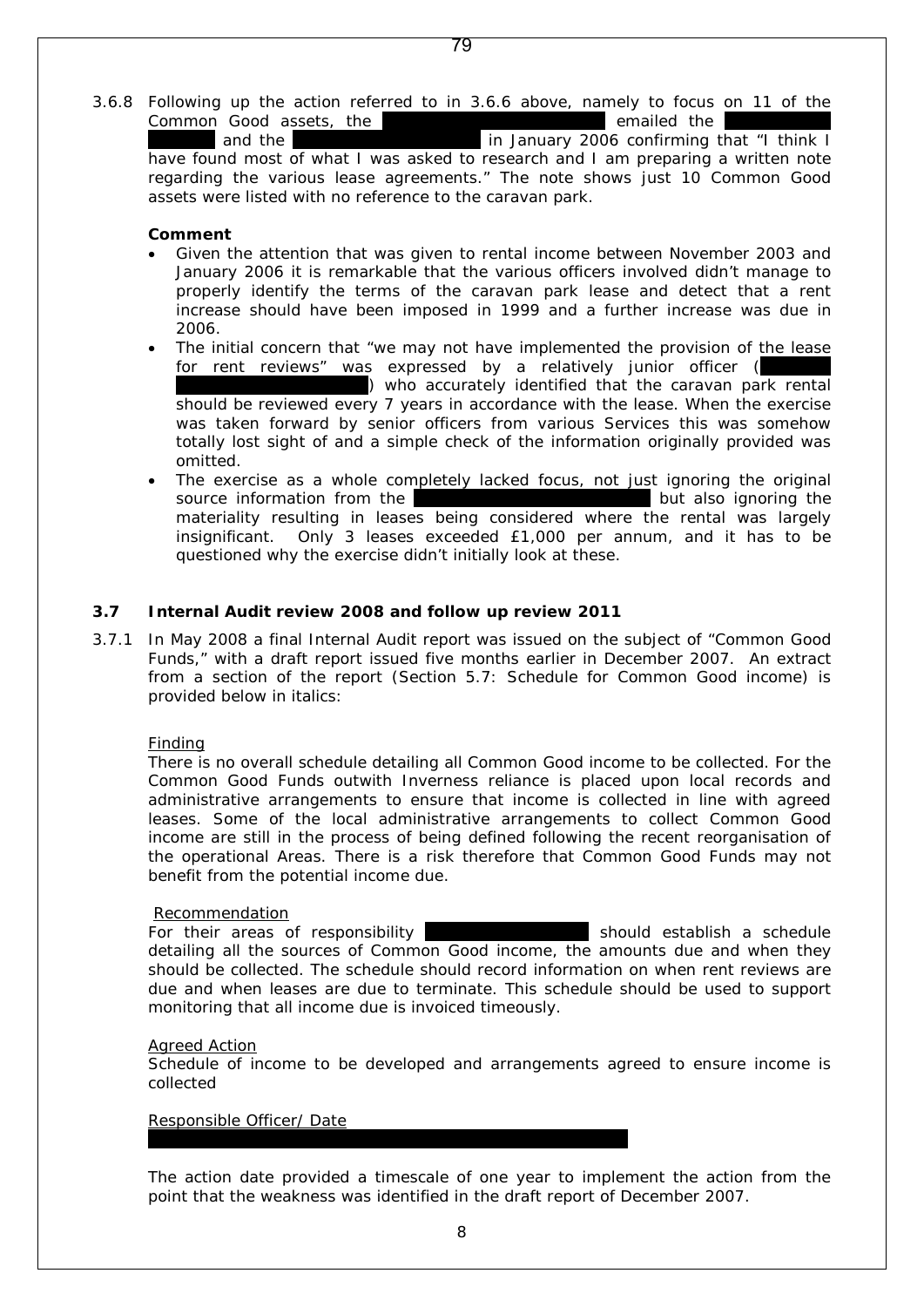3.7.2 Progress against the above audit report was reported to the Resources Committee in June  $2009$  by the

This informed Members that a cross-Service Project Group had been established to take forward the recommendations outlined in the Action Plan. With regard to the action to develop a schedule of income, progress was reported as follows:

Action: All income streams in the first instance to be identified and then the property related to these income streams to be recorded as part of the new Asset Register.

Progress: The CGF Project Team has still to complete this piece of work.

Appended to the report was a schedule relating to the individual Common Good Funds. In respect of Nairn, the Schedule stated: "*The main rental income comes from the Caravan Site, which in turn pays for the maintenance of Common Good lands."*

The Resources Committee noted the report and agreed that a further report would be presented to Members at the meeting of the Committee in December 2009 showing how the action points were being progressed.

3.7.3 An e-mail of September 2009 from the

shows that he met with Members in order to get their views on the local aspects of the report submitted to the Resources Committee in June. At a similar time to when this meeting took place there is a copy of a presentation on file showing that the Common Good Fund's main assets was the caravan site land and that the main income was the rental of £33,700 per annum.

- 3.7.4 The Resources Committee were provided with a progress report on the Common Good Fund Action Plan as agreed at the earlier meeting in June. However, although the report referred to a revised Common Good Fund Policy which was one of the report's key actions, there was no reference as to how the schedule of income was being progressed. The Common Good Fund Policy was appended to the report but made no reference to income.
- $3.7.5$  In June 2010 the

submitted a further report to the Resources Committee which brought together the documents in relation to the Common Good Fund Policy. The Members agreed amendments to the Policy which were set out in the report including an additional section headed "Maintenance of the Common Good Asset Register/Records." This section states that "*Rental/lease income, which is derived from Common Good Fund investment properties is monitored and administered by the Housing and Property Service."*

3.7.6 An Internal Audit follow up report in respect of Common Good Funds was issued in November 2011. With regard to the collection of income, the following extract is provided in italics:

#### *Previous Area of Concern*

*"There is no overall schedule detailing all Common Good income to be collected. For the Common Good Funds outwith Inverness reliance is placed upon local records and administrative arrangements to ensure that income is collected in line with agreed leases. Some of the local administrative arrangements to collect Common Good income are still in the process of being defined following the recent reorganisation of the operational Areas."*

#### *Previous Management Agreed Action*

*Schedule of Income to be developed and arrangements agreed to ensure income is collected.*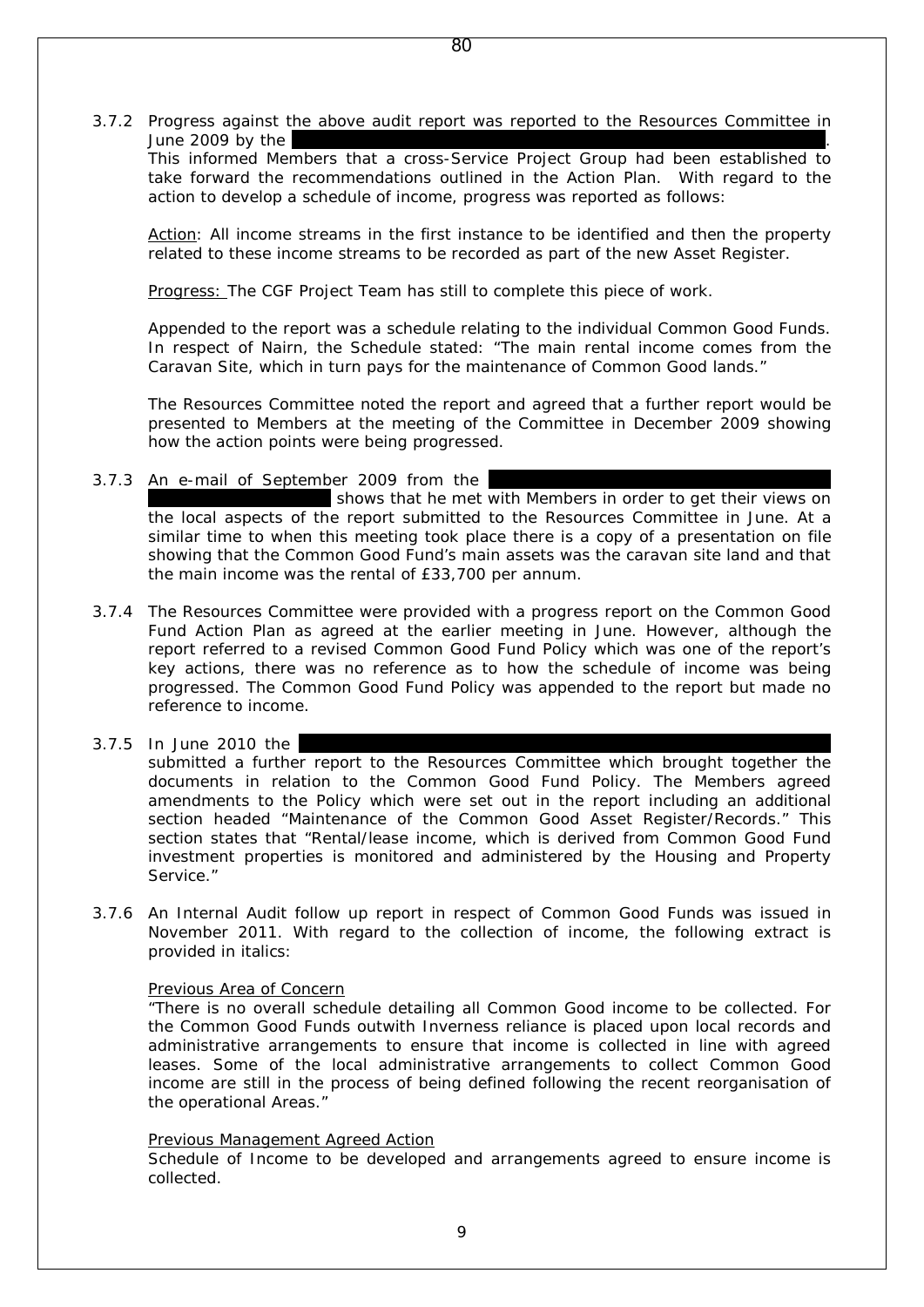#### 81

#### *Current Finding*

*Although there is a record which records and maintains details of income derived from investment property held by the Inverness Common Good Fund, there are no formal records in place to record income from Common Good Fund property and land assets held outwith Inverness.*

*It is intended that the details relating to property and land rents/leases held outwith Inverness will be extracted from the Common Good Fund Asset Register and this will be used as a tool for completeness of income.*

#### *Recommendation*

*A Common Good Fund income register should be established; similar to what happens with Inverness Common Good Fund, to detail all sources of income, the amounts due and when they should be collected. The schedule should record information on when rent reviews are due and when leases are due to terminate. This schedule should be used to monitor that all income due is invoiced and bad debts are pursued timeously.*

#### *Management Agreed Action*

*The cross-Service Project Group will draft a report showing how this could be delivered. It must be balanced against the ability of the relevant Common Good Fund to pay for such a service, bearing in mind that the detail received in Inverness costs a considerable sum to deliver*

*Responsible Officer/Date*

In view of the fact that the failure to correctly identify the terms of the caravan park income didn't come to light until 2013 it must be assumed that the above action was not actually implemented as agreed.

*Corporate Manager, Inverness, Nairn and Badenoch & Strathspey/ January 2011*

#### **Comment**

The Internal Audit report of 2008 and the follow up report of 2011 both reported a significant weakness in income collection arrangements and highlighted the risk that "Common Good Funds may not benefit from the potential income due." However, the audit report recommendations were not effectively actioned in that respect.

#### **3.8 Effect of significant change**

3.8.1 It is appropriate to highlight finally that the period covered by this investigation has covered various periods of significant change including:

- Local government reorganisation in 1996.
- Restructuring of the Finance Service in 2002, including Area responsibilities.
- Dissolution of the Area Committees in 2007.

#### **Comment**

The above changes are significant and, in the absence of robust systems, rely on accurate information being passed on in a format understood by the recipient. The changes also rely on the roles and responsibilities of the various Services being clearly understood. Other staff changes which took place during the period concerned will also have been significant and one such example is provided in section 3.6.3 above whereby an Area Administrative Assistant Area Administrative Assistant Area Administrative Assistant Area Administrative Assistant Area Administrative Assistant Area Administrative Assistant Area Administrative Area Admini issues as well as the precise nature of the caravan park lease, left her post in 2004.